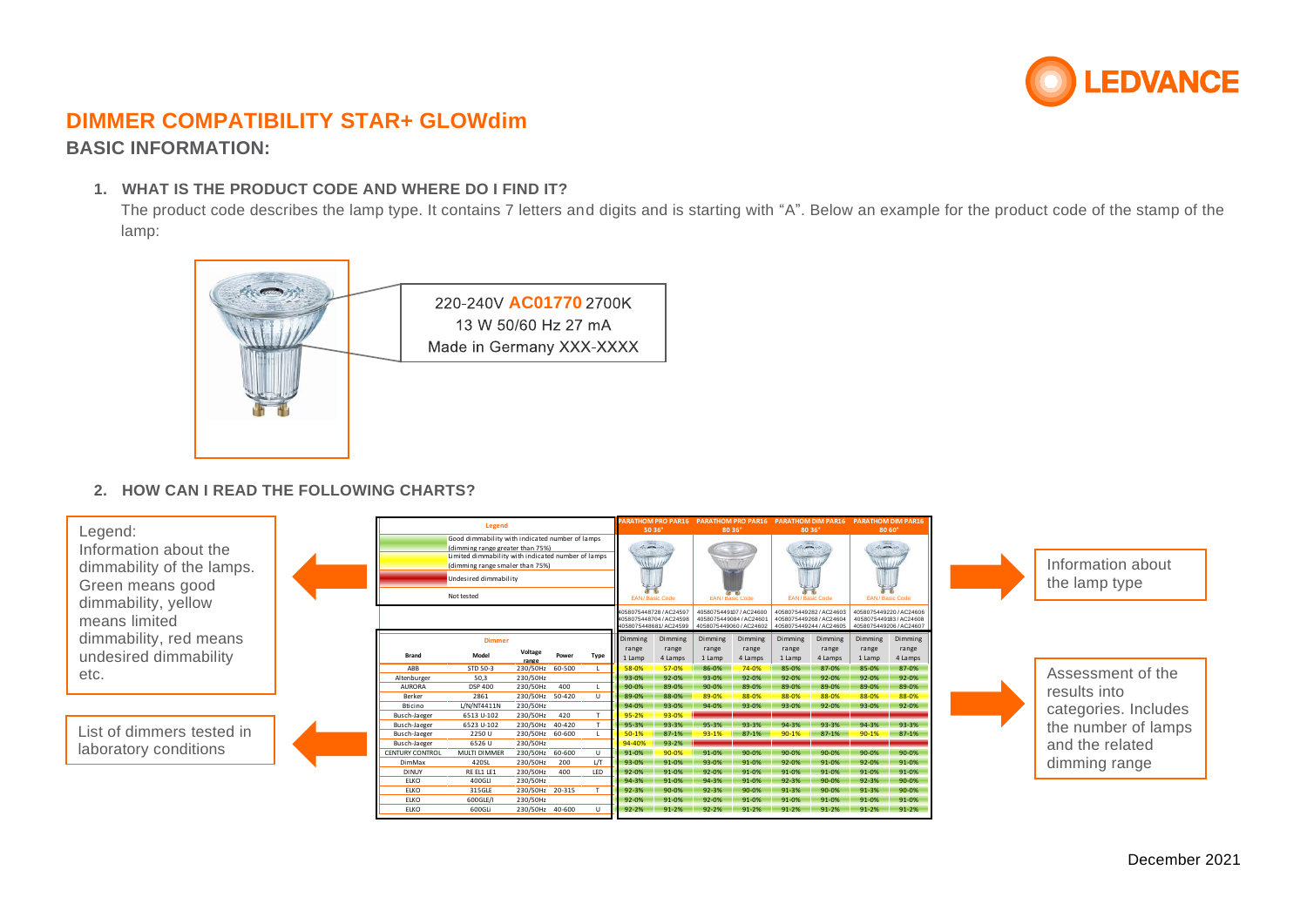

## **DIMMER KOMPATIBILITÄT STAR+ GLOWdim BASISINFORMATIONEN:**

#### **1. WAS IST DER PRODUKTCODE UND WO FINDE ICH IHN?**

Der Produktcode beschreibt den Lampentyp. Er besteht aus sieben Buchstaben und Ziffern und beginnt mit einem "A". Nachfolgend ein Beispiel eines Produktcodes auf dem Aufdruck der Lampe.



### **2. WIE LESE ICH DIE FOLGENDEN TABELLEN?**

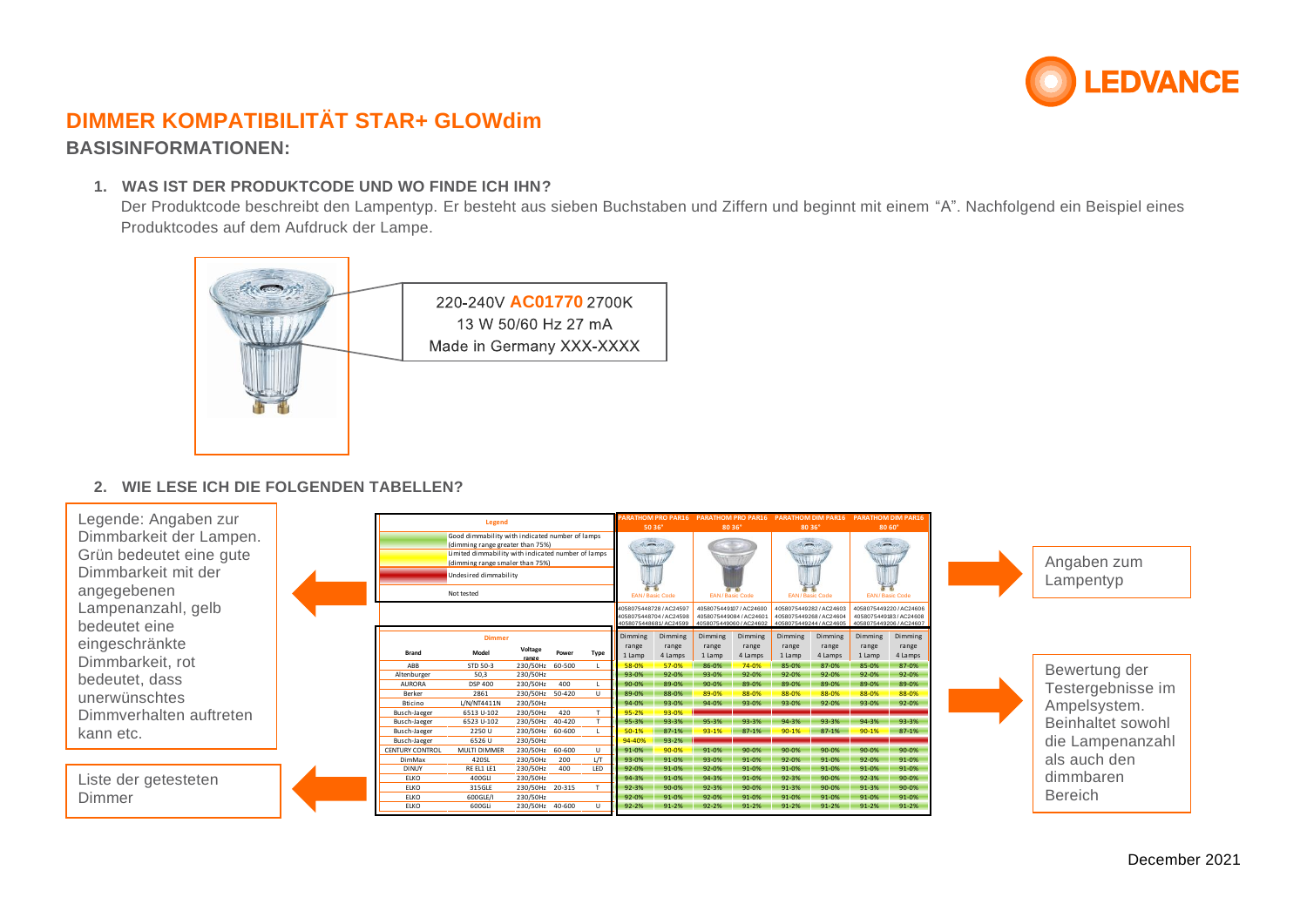

| GLOWdim 36°<br><b>GLOWdim</b><br><b>GLOWdim</b><br><b>Filament GLOWdim</b><br><b>GLOWdim</b><br><b>GLOWdim</b><br>Good dimmability with indicated number of lamps<br>(dimming range greater than 75%)<br>Limited dimmability with indicated number of lamps<br>(dimming range smaler than 75%)<br>Undesired dimmability<br>Not tested<br><b>EAN/Basic Code</b><br><b>EAN/Basic Code</b><br><b>EAN/Basic Code</b><br><b>EAN/Basic Code</b><br><b>EAN/Basic Code</b><br><b>EAN/Basic Code</b><br>4058075433366 / AC32686<br>4058075435568 / AC32283<br>4058075435537 / AC32282<br>4058075435490 / AC32281<br>4058075435476 / AC32279<br>4058075808942 / AC32280<br>Dimming<br>Dimming<br>Dimming<br>Dimming<br>Dimming<br>Dimming<br>Dimming<br>Dimming<br>Dimming<br>Dimming<br>Dimming<br><b>Dimmer</b><br>Dimming<br>range<br>range<br>range<br>range<br>range<br>range<br>range<br>range<br>range<br>range<br>range<br>range<br>Voltage<br>Model<br>Power<br><b>Type</b><br><b>Brand</b><br>1 Lamp<br>4 Lamps<br>1 Lamp<br>4 Lamps<br>1 Lamp<br>4 Lamps<br>1 Lamp<br>4 Lamps<br>1 Lamp<br>4 Lamps<br>4 Lamps<br>1 Lamp<br>range<br>2001<br>63533<br>230/50Hz<br>29,08<br>T<br>90-0%<br>100-0%<br>90-0%<br>100-0%<br>2007<br>63533<br>230/50Hz<br>24,08<br>T<br>230/50Hz<br>ABB<br>STD 50-3<br>60-500<br>98-6%<br>98-1%<br>100-1%<br>98-6%<br>98-1%<br>91-0%<br>100-1%<br>96-6%<br>96-5%<br>91-0%<br>98-6%<br>98-1%<br>L.<br>230/50Hz<br>50,3<br>95-6%<br>99-0%<br>88-0%<br>99-0%<br>99-0%<br>88-0%<br>Altenburger<br>98-10%<br>230/50Hz<br>400<br>93-2%<br>94-2%<br>98-0%<br>99-0%<br>92-0%<br>99-0%<br>98-0%<br>99-0%<br>98-0%<br>99-0%<br>92-0%<br>99-0%<br><b>AURORA</b><br><b>DSP 400</b><br>L<br>2861<br>230/50Hz<br>50-420<br>U<br>99-2%<br>$97 - 2%$<br>Berker<br>L/N/NT4411N<br>230/50Hz<br><b>Bticino</b><br>88-8%<br>90-8%<br>$90 - 0%$<br>96-0%<br>80-0%<br>84-0%<br>90-0%<br>96-0%<br>96-0%<br>80-0%<br>84-0%<br>90-0%<br>NT4402N<br>230/50Hz<br>500<br>bticino<br>R<br>230/50Hz<br>420<br>94-0%<br>6513 U-102<br>$\mathsf{T}$<br>86-3%<br>100-0%<br>94-0%<br>95-0%<br>100-0%<br>100-0%<br>95-0%<br>Busch-Jaeger<br>88-4%<br>100-0%<br>100-0%<br>100-0%<br>230/50Hz<br>6523 U-102<br>40-420<br>T<br>93-0%<br>70-0%<br>73-0%<br>83-0%<br>93-0%<br>70-0%<br>73-0%<br>80-4%<br>86-4%<br>83-0%<br>83-0%<br>93-0%<br>Busch-Jaeger<br>2250 U<br>230/50Hz<br>60-600<br>99-0%<br>92-0%<br>99-0%<br>99-0%<br>92-0%<br>Busch-Jaeger<br>L<br>6526 U<br>230/50Hz<br>Busch-Jaeger<br><b>CENTURY CONTROL</b><br>MULTI DIMMER<br>230/50Hz<br>60-600<br>99-0%<br>89-0%<br>99-0%<br>U<br>93-5%<br>94-3%<br>99-0%<br>89-0%<br>99-0%<br>99-0%<br>99-0%<br>99-0%<br>99-0%<br>420SL<br>230/50Hz<br>200<br>L/T<br>91-0%<br>91-0%<br>93-0%<br>DimMax<br>99-5%<br>96-2%<br>99-0%<br>100-0%<br>93-0%<br>99-0%<br>100-0%<br>99-0%<br>100-0%<br>RE EL1 LE1<br>230/50Hz<br>400<br>99-14%<br>98-6%<br>99-3%<br>$94 - 1%$<br>99-1%<br>98-6%<br>99-3%<br>99-3%<br>94-1%<br>99-1%<br><b>DINUY</b><br>LED<br>100-12%<br>98-6%<br>230/50Hz<br>200<br>99-5%<br>96-2%<br>99-0%<br>100-0%<br>93-0%<br>99-0%<br>100-0%<br>91-0%<br>93-0%<br>Domintell<br>DimMax 420 SL<br>L/T<br>91-0%<br>100-0%<br>99-0%<br><b>ELKO</b><br>400GLI<br>230/50Hz<br>91-0%<br>70-0%<br>69-0%<br>70-0%<br>85-8%<br>91-8%<br>88-0%<br>69-0%<br>88-0%<br>91-0%<br>88-0%<br>91-0%<br><b>ELKO</b><br>315GLE<br>230/50Hz 20-315<br>94-8%<br>T<br>94-8%<br><b>ELKO</b><br>230/50Hz<br>99-0%<br>87-0%<br>86-0%<br>600GLE/I<br>$92 - 2%$<br>92-0%<br>86-0%<br>75-0%<br>99-0%<br>87-0%<br>99-0%<br>87-0%<br>75-0%<br>230/50Hz<br><b>ELKO</b><br>600GLi<br>40-600<br>U<br>99-0%<br>53-0%<br>79-0%<br>79-0%<br>99-0%<br>53-0%<br>99-0%<br>53-0%<br>79-0%<br>79-0%<br>99-8%<br>$97 - 2%$<br><b>ELKO</b><br>230/50Hz<br>40-420<br>97-0%<br>97-0%<br>420GLE/I<br>U<br>94-4%<br>$92 - 4%$<br>100-0%<br>89-0%<br>100-0%<br>97-0%<br>100-0%<br>89-0%<br>230/50Hz<br><b>ELKO</b><br>99-0%<br>99-0%<br>99-0%<br>99-0%<br>99-0%<br>99-0%<br>91-0%<br>99-0%<br>1000LRI<br>100-1%<br>100-0%<br>91-0%<br>99-0%<br><b>ELKO</b><br>230/50Hz<br>20-630<br>U<br>630GLE<br>99-8%<br>97-2%<br>100-0%<br>100-0%<br>100-0%<br>100-0%<br>100-0%<br>100-0%<br>Eltako<br>EUD61NPN-UC<br>230/50Hz<br>R/L/C<br>98-0%<br>99-0%<br>98-0%<br>99-0%<br>99-0%<br>$5 - 400$<br>100-1%<br>100-0%<br>95-0%<br>99-0%<br>98-0%<br>95-0%<br>99-0%<br>Feller<br>230/50Hz<br>96-3%<br>100-0%<br>100-0%<br>100-0%<br>100-0%<br>100-0%<br>100-0%<br>40200.LEDxxx<br>98-8%<br>230/50Hz 20-600<br>99-0%<br>Feller<br>40600 RLC<br>U<br>$92 - 2%$<br>92-0%<br>99-0%<br>87-0%<br>86-0%<br>75-0%<br>87-0%<br>99-0%<br>87-0%<br>86-0%<br>75-0%<br>230/50Hz<br>Feller<br>40600.RC<br>99-8%<br>$97 - 2%$<br>100-0%<br>100-0%<br>100-0%<br>100-0%<br>100-0%<br>100-0%<br>Feller<br>230/50Hz<br>99-0%<br>53-0%<br>79-0%<br>99-0%<br>53-0%<br>99-0%<br>53-0%<br>79-0%<br>40600.RL<br>99-8%<br>$97 - 2%$<br>79-0%<br>79-0%<br>100-0%<br>100-0%<br>89-0%<br>Feller<br>40420.RLC<br>230/50Hz<br>94-4%<br>$92 - 4%$<br>97-0%<br>89-0%<br>97-0%<br>100-0%<br>97-0% |        |               | <b>STAR+ PAR16 50</b> |  | Star+CLA40 |        | Star+CLA60 |       | Star+ CL B / BA |       | <b>STAR+ CL P</b> |       | <b>STAR+ Globe</b> |       |       |       |       |  |
|-----------------------------------------------------------------------------------------------------------------------------------------------------------------------------------------------------------------------------------------------------------------------------------------------------------------------------------------------------------------------------------------------------------------------------------------------------------------------------------------------------------------------------------------------------------------------------------------------------------------------------------------------------------------------------------------------------------------------------------------------------------------------------------------------------------------------------------------------------------------------------------------------------------------------------------------------------------------------------------------------------------------------------------------------------------------------------------------------------------------------------------------------------------------------------------------------------------------------------------------------------------------------------------------------------------------------------------------------------------------------------------------------------------------------------------------------------------------------------------------------------------------------------------------------------------------------------------------------------------------------------------------------------------------------------------------------------------------------------------------------------------------------------------------------------------------------------------------------------------------------------------------------------------------------------------------------------------------------------------------------------------------------------------------------------------------------------------------------------------------------------------------------------------------------------------------------------------------------------------------------------------------------------------------------------------------------------------------------------------------------------------------------------------------------------------------------------------------------------------------------------------------------------------------------------------------------------------------------------------------------------------------------------------------------------------------------------------------------------------------------------------------------------------------------------------------------------------------------------------------------------------------------------------------------------------------------------------------------------------------------------------------------------------------------------------------------------------------------------------------------------------------------------------------------------------------------------------------------------------------------------------------------------------------------------------------------------------------------------------------------------------------------------------------------------------------------------------------------------------------------------------------------------------------------------------------------------------------------------------------------------------------------------------------------------------------------------------------------------------------------------------------------------------------------------------------------------------------------------------------------------------------------------------------------------------------------------------------------------------------------------------------------------------------------------------------------------------------------------------------------------------------------------------------------------------------------------------------------------------------------------------------------------------------------------------------------------------------------------------------------------------------------------------------------------------------------------------------------------------------------------------------------------------------------------------------------------------------------------------------------------------------------------------------------------------------------------------------------------------------------------------------------------------------------------------------------------------------------------------------------------------------------------------------------------------------------------------------------------------------------------------------------------------------------------|--------|---------------|-----------------------|--|------------|--------|------------|-------|-----------------|-------|-------------------|-------|--------------------|-------|-------|-------|-------|--|
|                                                                                                                                                                                                                                                                                                                                                                                                                                                                                                                                                                                                                                                                                                                                                                                                                                                                                                                                                                                                                                                                                                                                                                                                                                                                                                                                                                                                                                                                                                                                                                                                                                                                                                                                                                                                                                                                                                                                                                                                                                                                                                                                                                                                                                                                                                                                                                                                                                                                                                                                                                                                                                                                                                                                                                                                                                                                                                                                                                                                                                                                                                                                                                                                                                                                                                                                                                                                                                                                                                                                                                                                                                                                                                                                                                                                                                                                                                                                                                                                                                                                                                                                                                                                                                                                                                                                                                                                                                                                                                                                                                                                                                                                                                                                                                                                                                                                                                                                                                                                                                                     |        | <b>Legend</b> |                       |  |            |        |            |       |                 |       |                   |       |                    |       |       |       |       |  |
|                                                                                                                                                                                                                                                                                                                                                                                                                                                                                                                                                                                                                                                                                                                                                                                                                                                                                                                                                                                                                                                                                                                                                                                                                                                                                                                                                                                                                                                                                                                                                                                                                                                                                                                                                                                                                                                                                                                                                                                                                                                                                                                                                                                                                                                                                                                                                                                                                                                                                                                                                                                                                                                                                                                                                                                                                                                                                                                                                                                                                                                                                                                                                                                                                                                                                                                                                                                                                                                                                                                                                                                                                                                                                                                                                                                                                                                                                                                                                                                                                                                                                                                                                                                                                                                                                                                                                                                                                                                                                                                                                                                                                                                                                                                                                                                                                                                                                                                                                                                                                                                     |        |               |                       |  |            |        |            |       |                 |       |                   |       |                    |       |       |       |       |  |
|                                                                                                                                                                                                                                                                                                                                                                                                                                                                                                                                                                                                                                                                                                                                                                                                                                                                                                                                                                                                                                                                                                                                                                                                                                                                                                                                                                                                                                                                                                                                                                                                                                                                                                                                                                                                                                                                                                                                                                                                                                                                                                                                                                                                                                                                                                                                                                                                                                                                                                                                                                                                                                                                                                                                                                                                                                                                                                                                                                                                                                                                                                                                                                                                                                                                                                                                                                                                                                                                                                                                                                                                                                                                                                                                                                                                                                                                                                                                                                                                                                                                                                                                                                                                                                                                                                                                                                                                                                                                                                                                                                                                                                                                                                                                                                                                                                                                                                                                                                                                                                                     |        |               |                       |  |            |        |            |       |                 |       |                   |       |                    |       |       |       |       |  |
|                                                                                                                                                                                                                                                                                                                                                                                                                                                                                                                                                                                                                                                                                                                                                                                                                                                                                                                                                                                                                                                                                                                                                                                                                                                                                                                                                                                                                                                                                                                                                                                                                                                                                                                                                                                                                                                                                                                                                                                                                                                                                                                                                                                                                                                                                                                                                                                                                                                                                                                                                                                                                                                                                                                                                                                                                                                                                                                                                                                                                                                                                                                                                                                                                                                                                                                                                                                                                                                                                                                                                                                                                                                                                                                                                                                                                                                                                                                                                                                                                                                                                                                                                                                                                                                                                                                                                                                                                                                                                                                                                                                                                                                                                                                                                                                                                                                                                                                                                                                                                                                     |        |               |                       |  |            |        |            |       |                 |       |                   |       |                    |       |       |       |       |  |
|                                                                                                                                                                                                                                                                                                                                                                                                                                                                                                                                                                                                                                                                                                                                                                                                                                                                                                                                                                                                                                                                                                                                                                                                                                                                                                                                                                                                                                                                                                                                                                                                                                                                                                                                                                                                                                                                                                                                                                                                                                                                                                                                                                                                                                                                                                                                                                                                                                                                                                                                                                                                                                                                                                                                                                                                                                                                                                                                                                                                                                                                                                                                                                                                                                                                                                                                                                                                                                                                                                                                                                                                                                                                                                                                                                                                                                                                                                                                                                                                                                                                                                                                                                                                                                                                                                                                                                                                                                                                                                                                                                                                                                                                                                                                                                                                                                                                                                                                                                                                                                                     |        |               |                       |  |            |        |            |       |                 |       |                   |       |                    |       |       |       |       |  |
|                                                                                                                                                                                                                                                                                                                                                                                                                                                                                                                                                                                                                                                                                                                                                                                                                                                                                                                                                                                                                                                                                                                                                                                                                                                                                                                                                                                                                                                                                                                                                                                                                                                                                                                                                                                                                                                                                                                                                                                                                                                                                                                                                                                                                                                                                                                                                                                                                                                                                                                                                                                                                                                                                                                                                                                                                                                                                                                                                                                                                                                                                                                                                                                                                                                                                                                                                                                                                                                                                                                                                                                                                                                                                                                                                                                                                                                                                                                                                                                                                                                                                                                                                                                                                                                                                                                                                                                                                                                                                                                                                                                                                                                                                                                                                                                                                                                                                                                                                                                                                                                     |        |               |                       |  |            |        |            |       |                 |       |                   |       |                    |       |       |       |       |  |
|                                                                                                                                                                                                                                                                                                                                                                                                                                                                                                                                                                                                                                                                                                                                                                                                                                                                                                                                                                                                                                                                                                                                                                                                                                                                                                                                                                                                                                                                                                                                                                                                                                                                                                                                                                                                                                                                                                                                                                                                                                                                                                                                                                                                                                                                                                                                                                                                                                                                                                                                                                                                                                                                                                                                                                                                                                                                                                                                                                                                                                                                                                                                                                                                                                                                                                                                                                                                                                                                                                                                                                                                                                                                                                                                                                                                                                                                                                                                                                                                                                                                                                                                                                                                                                                                                                                                                                                                                                                                                                                                                                                                                                                                                                                                                                                                                                                                                                                                                                                                                                                     |        |               |                       |  |            |        |            |       |                 |       |                   |       |                    |       |       |       |       |  |
|                                                                                                                                                                                                                                                                                                                                                                                                                                                                                                                                                                                                                                                                                                                                                                                                                                                                                                                                                                                                                                                                                                                                                                                                                                                                                                                                                                                                                                                                                                                                                                                                                                                                                                                                                                                                                                                                                                                                                                                                                                                                                                                                                                                                                                                                                                                                                                                                                                                                                                                                                                                                                                                                                                                                                                                                                                                                                                                                                                                                                                                                                                                                                                                                                                                                                                                                                                                                                                                                                                                                                                                                                                                                                                                                                                                                                                                                                                                                                                                                                                                                                                                                                                                                                                                                                                                                                                                                                                                                                                                                                                                                                                                                                                                                                                                                                                                                                                                                                                                                                                                     |        |               |                       |  |            |        |            |       |                 |       |                   |       |                    |       |       |       |       |  |
|                                                                                                                                                                                                                                                                                                                                                                                                                                                                                                                                                                                                                                                                                                                                                                                                                                                                                                                                                                                                                                                                                                                                                                                                                                                                                                                                                                                                                                                                                                                                                                                                                                                                                                                                                                                                                                                                                                                                                                                                                                                                                                                                                                                                                                                                                                                                                                                                                                                                                                                                                                                                                                                                                                                                                                                                                                                                                                                                                                                                                                                                                                                                                                                                                                                                                                                                                                                                                                                                                                                                                                                                                                                                                                                                                                                                                                                                                                                                                                                                                                                                                                                                                                                                                                                                                                                                                                                                                                                                                                                                                                                                                                                                                                                                                                                                                                                                                                                                                                                                                                                     |        |               |                       |  |            |        |            |       |                 |       |                   |       |                    |       |       |       |       |  |
|                                                                                                                                                                                                                                                                                                                                                                                                                                                                                                                                                                                                                                                                                                                                                                                                                                                                                                                                                                                                                                                                                                                                                                                                                                                                                                                                                                                                                                                                                                                                                                                                                                                                                                                                                                                                                                                                                                                                                                                                                                                                                                                                                                                                                                                                                                                                                                                                                                                                                                                                                                                                                                                                                                                                                                                                                                                                                                                                                                                                                                                                                                                                                                                                                                                                                                                                                                                                                                                                                                                                                                                                                                                                                                                                                                                                                                                                                                                                                                                                                                                                                                                                                                                                                                                                                                                                                                                                                                                                                                                                                                                                                                                                                                                                                                                                                                                                                                                                                                                                                                                     |        |               |                       |  |            |        |            |       |                 |       |                   |       |                    |       |       |       |       |  |
|                                                                                                                                                                                                                                                                                                                                                                                                                                                                                                                                                                                                                                                                                                                                                                                                                                                                                                                                                                                                                                                                                                                                                                                                                                                                                                                                                                                                                                                                                                                                                                                                                                                                                                                                                                                                                                                                                                                                                                                                                                                                                                                                                                                                                                                                                                                                                                                                                                                                                                                                                                                                                                                                                                                                                                                                                                                                                                                                                                                                                                                                                                                                                                                                                                                                                                                                                                                                                                                                                                                                                                                                                                                                                                                                                                                                                                                                                                                                                                                                                                                                                                                                                                                                                                                                                                                                                                                                                                                                                                                                                                                                                                                                                                                                                                                                                                                                                                                                                                                                                                                     |        |               |                       |  |            |        |            |       |                 |       |                   |       |                    |       |       |       |       |  |
|                                                                                                                                                                                                                                                                                                                                                                                                                                                                                                                                                                                                                                                                                                                                                                                                                                                                                                                                                                                                                                                                                                                                                                                                                                                                                                                                                                                                                                                                                                                                                                                                                                                                                                                                                                                                                                                                                                                                                                                                                                                                                                                                                                                                                                                                                                                                                                                                                                                                                                                                                                                                                                                                                                                                                                                                                                                                                                                                                                                                                                                                                                                                                                                                                                                                                                                                                                                                                                                                                                                                                                                                                                                                                                                                                                                                                                                                                                                                                                                                                                                                                                                                                                                                                                                                                                                                                                                                                                                                                                                                                                                                                                                                                                                                                                                                                                                                                                                                                                                                                                                     |        |               |                       |  |            |        |            |       |                 |       |                   |       |                    |       |       |       |       |  |
|                                                                                                                                                                                                                                                                                                                                                                                                                                                                                                                                                                                                                                                                                                                                                                                                                                                                                                                                                                                                                                                                                                                                                                                                                                                                                                                                                                                                                                                                                                                                                                                                                                                                                                                                                                                                                                                                                                                                                                                                                                                                                                                                                                                                                                                                                                                                                                                                                                                                                                                                                                                                                                                                                                                                                                                                                                                                                                                                                                                                                                                                                                                                                                                                                                                                                                                                                                                                                                                                                                                                                                                                                                                                                                                                                                                                                                                                                                                                                                                                                                                                                                                                                                                                                                                                                                                                                                                                                                                                                                                                                                                                                                                                                                                                                                                                                                                                                                                                                                                                                                                     |        |               |                       |  |            |        |            |       |                 |       |                   |       |                    |       |       |       |       |  |
|                                                                                                                                                                                                                                                                                                                                                                                                                                                                                                                                                                                                                                                                                                                                                                                                                                                                                                                                                                                                                                                                                                                                                                                                                                                                                                                                                                                                                                                                                                                                                                                                                                                                                                                                                                                                                                                                                                                                                                                                                                                                                                                                                                                                                                                                                                                                                                                                                                                                                                                                                                                                                                                                                                                                                                                                                                                                                                                                                                                                                                                                                                                                                                                                                                                                                                                                                                                                                                                                                                                                                                                                                                                                                                                                                                                                                                                                                                                                                                                                                                                                                                                                                                                                                                                                                                                                                                                                                                                                                                                                                                                                                                                                                                                                                                                                                                                                                                                                                                                                                                                     |        |               |                       |  |            |        |            |       |                 |       |                   |       |                    |       |       |       |       |  |
|                                                                                                                                                                                                                                                                                                                                                                                                                                                                                                                                                                                                                                                                                                                                                                                                                                                                                                                                                                                                                                                                                                                                                                                                                                                                                                                                                                                                                                                                                                                                                                                                                                                                                                                                                                                                                                                                                                                                                                                                                                                                                                                                                                                                                                                                                                                                                                                                                                                                                                                                                                                                                                                                                                                                                                                                                                                                                                                                                                                                                                                                                                                                                                                                                                                                                                                                                                                                                                                                                                                                                                                                                                                                                                                                                                                                                                                                                                                                                                                                                                                                                                                                                                                                                                                                                                                                                                                                                                                                                                                                                                                                                                                                                                                                                                                                                                                                                                                                                                                                                                                     |        |               |                       |  |            |        |            |       |                 |       |                   |       |                    |       |       |       |       |  |
|                                                                                                                                                                                                                                                                                                                                                                                                                                                                                                                                                                                                                                                                                                                                                                                                                                                                                                                                                                                                                                                                                                                                                                                                                                                                                                                                                                                                                                                                                                                                                                                                                                                                                                                                                                                                                                                                                                                                                                                                                                                                                                                                                                                                                                                                                                                                                                                                                                                                                                                                                                                                                                                                                                                                                                                                                                                                                                                                                                                                                                                                                                                                                                                                                                                                                                                                                                                                                                                                                                                                                                                                                                                                                                                                                                                                                                                                                                                                                                                                                                                                                                                                                                                                                                                                                                                                                                                                                                                                                                                                                                                                                                                                                                                                                                                                                                                                                                                                                                                                                                                     |        |               |                       |  |            |        |            |       |                 |       |                   |       |                    |       |       |       |       |  |
|                                                                                                                                                                                                                                                                                                                                                                                                                                                                                                                                                                                                                                                                                                                                                                                                                                                                                                                                                                                                                                                                                                                                                                                                                                                                                                                                                                                                                                                                                                                                                                                                                                                                                                                                                                                                                                                                                                                                                                                                                                                                                                                                                                                                                                                                                                                                                                                                                                                                                                                                                                                                                                                                                                                                                                                                                                                                                                                                                                                                                                                                                                                                                                                                                                                                                                                                                                                                                                                                                                                                                                                                                                                                                                                                                                                                                                                                                                                                                                                                                                                                                                                                                                                                                                                                                                                                                                                                                                                                                                                                                                                                                                                                                                                                                                                                                                                                                                                                                                                                                                                     |        |               |                       |  |            |        |            |       |                 |       |                   |       |                    |       |       |       |       |  |
|                                                                                                                                                                                                                                                                                                                                                                                                                                                                                                                                                                                                                                                                                                                                                                                                                                                                                                                                                                                                                                                                                                                                                                                                                                                                                                                                                                                                                                                                                                                                                                                                                                                                                                                                                                                                                                                                                                                                                                                                                                                                                                                                                                                                                                                                                                                                                                                                                                                                                                                                                                                                                                                                                                                                                                                                                                                                                                                                                                                                                                                                                                                                                                                                                                                                                                                                                                                                                                                                                                                                                                                                                                                                                                                                                                                                                                                                                                                                                                                                                                                                                                                                                                                                                                                                                                                                                                                                                                                                                                                                                                                                                                                                                                                                                                                                                                                                                                                                                                                                                                                     |        |               |                       |  |            |        |            |       |                 |       |                   |       |                    |       |       |       |       |  |
|                                                                                                                                                                                                                                                                                                                                                                                                                                                                                                                                                                                                                                                                                                                                                                                                                                                                                                                                                                                                                                                                                                                                                                                                                                                                                                                                                                                                                                                                                                                                                                                                                                                                                                                                                                                                                                                                                                                                                                                                                                                                                                                                                                                                                                                                                                                                                                                                                                                                                                                                                                                                                                                                                                                                                                                                                                                                                                                                                                                                                                                                                                                                                                                                                                                                                                                                                                                                                                                                                                                                                                                                                                                                                                                                                                                                                                                                                                                                                                                                                                                                                                                                                                                                                                                                                                                                                                                                                                                                                                                                                                                                                                                                                                                                                                                                                                                                                                                                                                                                                                                     |        |               |                       |  |            |        |            |       |                 |       |                   |       |                    |       |       |       |       |  |
|                                                                                                                                                                                                                                                                                                                                                                                                                                                                                                                                                                                                                                                                                                                                                                                                                                                                                                                                                                                                                                                                                                                                                                                                                                                                                                                                                                                                                                                                                                                                                                                                                                                                                                                                                                                                                                                                                                                                                                                                                                                                                                                                                                                                                                                                                                                                                                                                                                                                                                                                                                                                                                                                                                                                                                                                                                                                                                                                                                                                                                                                                                                                                                                                                                                                                                                                                                                                                                                                                                                                                                                                                                                                                                                                                                                                                                                                                                                                                                                                                                                                                                                                                                                                                                                                                                                                                                                                                                                                                                                                                                                                                                                                                                                                                                                                                                                                                                                                                                                                                                                     |        |               |                       |  |            |        |            |       |                 |       |                   |       |                    |       |       |       |       |  |
|                                                                                                                                                                                                                                                                                                                                                                                                                                                                                                                                                                                                                                                                                                                                                                                                                                                                                                                                                                                                                                                                                                                                                                                                                                                                                                                                                                                                                                                                                                                                                                                                                                                                                                                                                                                                                                                                                                                                                                                                                                                                                                                                                                                                                                                                                                                                                                                                                                                                                                                                                                                                                                                                                                                                                                                                                                                                                                                                                                                                                                                                                                                                                                                                                                                                                                                                                                                                                                                                                                                                                                                                                                                                                                                                                                                                                                                                                                                                                                                                                                                                                                                                                                                                                                                                                                                                                                                                                                                                                                                                                                                                                                                                                                                                                                                                                                                                                                                                                                                                                                                     |        |               |                       |  |            |        |            |       |                 |       |                   |       |                    |       |       |       |       |  |
|                                                                                                                                                                                                                                                                                                                                                                                                                                                                                                                                                                                                                                                                                                                                                                                                                                                                                                                                                                                                                                                                                                                                                                                                                                                                                                                                                                                                                                                                                                                                                                                                                                                                                                                                                                                                                                                                                                                                                                                                                                                                                                                                                                                                                                                                                                                                                                                                                                                                                                                                                                                                                                                                                                                                                                                                                                                                                                                                                                                                                                                                                                                                                                                                                                                                                                                                                                                                                                                                                                                                                                                                                                                                                                                                                                                                                                                                                                                                                                                                                                                                                                                                                                                                                                                                                                                                                                                                                                                                                                                                                                                                                                                                                                                                                                                                                                                                                                                                                                                                                                                     |        |               |                       |  |            |        |            |       |                 |       |                   |       |                    |       |       |       |       |  |
|                                                                                                                                                                                                                                                                                                                                                                                                                                                                                                                                                                                                                                                                                                                                                                                                                                                                                                                                                                                                                                                                                                                                                                                                                                                                                                                                                                                                                                                                                                                                                                                                                                                                                                                                                                                                                                                                                                                                                                                                                                                                                                                                                                                                                                                                                                                                                                                                                                                                                                                                                                                                                                                                                                                                                                                                                                                                                                                                                                                                                                                                                                                                                                                                                                                                                                                                                                                                                                                                                                                                                                                                                                                                                                                                                                                                                                                                                                                                                                                                                                                                                                                                                                                                                                                                                                                                                                                                                                                                                                                                                                                                                                                                                                                                                                                                                                                                                                                                                                                                                                                     |        |               |                       |  |            |        |            |       |                 |       |                   |       |                    |       |       |       |       |  |
|                                                                                                                                                                                                                                                                                                                                                                                                                                                                                                                                                                                                                                                                                                                                                                                                                                                                                                                                                                                                                                                                                                                                                                                                                                                                                                                                                                                                                                                                                                                                                                                                                                                                                                                                                                                                                                                                                                                                                                                                                                                                                                                                                                                                                                                                                                                                                                                                                                                                                                                                                                                                                                                                                                                                                                                                                                                                                                                                                                                                                                                                                                                                                                                                                                                                                                                                                                                                                                                                                                                                                                                                                                                                                                                                                                                                                                                                                                                                                                                                                                                                                                                                                                                                                                                                                                                                                                                                                                                                                                                                                                                                                                                                                                                                                                                                                                                                                                                                                                                                                                                     |        |               |                       |  |            |        |            |       |                 |       |                   |       |                    |       |       |       |       |  |
|                                                                                                                                                                                                                                                                                                                                                                                                                                                                                                                                                                                                                                                                                                                                                                                                                                                                                                                                                                                                                                                                                                                                                                                                                                                                                                                                                                                                                                                                                                                                                                                                                                                                                                                                                                                                                                                                                                                                                                                                                                                                                                                                                                                                                                                                                                                                                                                                                                                                                                                                                                                                                                                                                                                                                                                                                                                                                                                                                                                                                                                                                                                                                                                                                                                                                                                                                                                                                                                                                                                                                                                                                                                                                                                                                                                                                                                                                                                                                                                                                                                                                                                                                                                                                                                                                                                                                                                                                                                                                                                                                                                                                                                                                                                                                                                                                                                                                                                                                                                                                                                     |        |               |                       |  |            |        |            |       |                 |       |                   |       |                    |       |       |       |       |  |
|                                                                                                                                                                                                                                                                                                                                                                                                                                                                                                                                                                                                                                                                                                                                                                                                                                                                                                                                                                                                                                                                                                                                                                                                                                                                                                                                                                                                                                                                                                                                                                                                                                                                                                                                                                                                                                                                                                                                                                                                                                                                                                                                                                                                                                                                                                                                                                                                                                                                                                                                                                                                                                                                                                                                                                                                                                                                                                                                                                                                                                                                                                                                                                                                                                                                                                                                                                                                                                                                                                                                                                                                                                                                                                                                                                                                                                                                                                                                                                                                                                                                                                                                                                                                                                                                                                                                                                                                                                                                                                                                                                                                                                                                                                                                                                                                                                                                                                                                                                                                                                                     |        |               |                       |  |            |        |            |       |                 |       |                   |       |                    |       |       |       |       |  |
|                                                                                                                                                                                                                                                                                                                                                                                                                                                                                                                                                                                                                                                                                                                                                                                                                                                                                                                                                                                                                                                                                                                                                                                                                                                                                                                                                                                                                                                                                                                                                                                                                                                                                                                                                                                                                                                                                                                                                                                                                                                                                                                                                                                                                                                                                                                                                                                                                                                                                                                                                                                                                                                                                                                                                                                                                                                                                                                                                                                                                                                                                                                                                                                                                                                                                                                                                                                                                                                                                                                                                                                                                                                                                                                                                                                                                                                                                                                                                                                                                                                                                                                                                                                                                                                                                                                                                                                                                                                                                                                                                                                                                                                                                                                                                                                                                                                                                                                                                                                                                                                     |        |               |                       |  |            |        |            |       |                 |       |                   |       |                    |       |       |       |       |  |
|                                                                                                                                                                                                                                                                                                                                                                                                                                                                                                                                                                                                                                                                                                                                                                                                                                                                                                                                                                                                                                                                                                                                                                                                                                                                                                                                                                                                                                                                                                                                                                                                                                                                                                                                                                                                                                                                                                                                                                                                                                                                                                                                                                                                                                                                                                                                                                                                                                                                                                                                                                                                                                                                                                                                                                                                                                                                                                                                                                                                                                                                                                                                                                                                                                                                                                                                                                                                                                                                                                                                                                                                                                                                                                                                                                                                                                                                                                                                                                                                                                                                                                                                                                                                                                                                                                                                                                                                                                                                                                                                                                                                                                                                                                                                                                                                                                                                                                                                                                                                                                                     |        |               |                       |  |            |        |            |       |                 |       |                   |       |                    |       |       |       |       |  |
|                                                                                                                                                                                                                                                                                                                                                                                                                                                                                                                                                                                                                                                                                                                                                                                                                                                                                                                                                                                                                                                                                                                                                                                                                                                                                                                                                                                                                                                                                                                                                                                                                                                                                                                                                                                                                                                                                                                                                                                                                                                                                                                                                                                                                                                                                                                                                                                                                                                                                                                                                                                                                                                                                                                                                                                                                                                                                                                                                                                                                                                                                                                                                                                                                                                                                                                                                                                                                                                                                                                                                                                                                                                                                                                                                                                                                                                                                                                                                                                                                                                                                                                                                                                                                                                                                                                                                                                                                                                                                                                                                                                                                                                                                                                                                                                                                                                                                                                                                                                                                                                     |        |               |                       |  |            |        |            |       |                 |       |                   |       |                    |       |       |       |       |  |
|                                                                                                                                                                                                                                                                                                                                                                                                                                                                                                                                                                                                                                                                                                                                                                                                                                                                                                                                                                                                                                                                                                                                                                                                                                                                                                                                                                                                                                                                                                                                                                                                                                                                                                                                                                                                                                                                                                                                                                                                                                                                                                                                                                                                                                                                                                                                                                                                                                                                                                                                                                                                                                                                                                                                                                                                                                                                                                                                                                                                                                                                                                                                                                                                                                                                                                                                                                                                                                                                                                                                                                                                                                                                                                                                                                                                                                                                                                                                                                                                                                                                                                                                                                                                                                                                                                                                                                                                                                                                                                                                                                                                                                                                                                                                                                                                                                                                                                                                                                                                                                                     |        |               |                       |  |            |        |            |       |                 |       |                   |       |                    |       |       |       |       |  |
|                                                                                                                                                                                                                                                                                                                                                                                                                                                                                                                                                                                                                                                                                                                                                                                                                                                                                                                                                                                                                                                                                                                                                                                                                                                                                                                                                                                                                                                                                                                                                                                                                                                                                                                                                                                                                                                                                                                                                                                                                                                                                                                                                                                                                                                                                                                                                                                                                                                                                                                                                                                                                                                                                                                                                                                                                                                                                                                                                                                                                                                                                                                                                                                                                                                                                                                                                                                                                                                                                                                                                                                                                                                                                                                                                                                                                                                                                                                                                                                                                                                                                                                                                                                                                                                                                                                                                                                                                                                                                                                                                                                                                                                                                                                                                                                                                                                                                                                                                                                                                                                     |        |               |                       |  |            |        |            |       |                 |       |                   |       |                    |       |       |       |       |  |
|                                                                                                                                                                                                                                                                                                                                                                                                                                                                                                                                                                                                                                                                                                                                                                                                                                                                                                                                                                                                                                                                                                                                                                                                                                                                                                                                                                                                                                                                                                                                                                                                                                                                                                                                                                                                                                                                                                                                                                                                                                                                                                                                                                                                                                                                                                                                                                                                                                                                                                                                                                                                                                                                                                                                                                                                                                                                                                                                                                                                                                                                                                                                                                                                                                                                                                                                                                                                                                                                                                                                                                                                                                                                                                                                                                                                                                                                                                                                                                                                                                                                                                                                                                                                                                                                                                                                                                                                                                                                                                                                                                                                                                                                                                                                                                                                                                                                                                                                                                                                                                                     |        |               |                       |  |            |        |            |       |                 |       |                   |       |                    |       |       |       |       |  |
|                                                                                                                                                                                                                                                                                                                                                                                                                                                                                                                                                                                                                                                                                                                                                                                                                                                                                                                                                                                                                                                                                                                                                                                                                                                                                                                                                                                                                                                                                                                                                                                                                                                                                                                                                                                                                                                                                                                                                                                                                                                                                                                                                                                                                                                                                                                                                                                                                                                                                                                                                                                                                                                                                                                                                                                                                                                                                                                                                                                                                                                                                                                                                                                                                                                                                                                                                                                                                                                                                                                                                                                                                                                                                                                                                                                                                                                                                                                                                                                                                                                                                                                                                                                                                                                                                                                                                                                                                                                                                                                                                                                                                                                                                                                                                                                                                                                                                                                                                                                                                                                     |        |               |                       |  |            |        |            |       |                 |       |                   |       |                    |       |       |       |       |  |
|                                                                                                                                                                                                                                                                                                                                                                                                                                                                                                                                                                                                                                                                                                                                                                                                                                                                                                                                                                                                                                                                                                                                                                                                                                                                                                                                                                                                                                                                                                                                                                                                                                                                                                                                                                                                                                                                                                                                                                                                                                                                                                                                                                                                                                                                                                                                                                                                                                                                                                                                                                                                                                                                                                                                                                                                                                                                                                                                                                                                                                                                                                                                                                                                                                                                                                                                                                                                                                                                                                                                                                                                                                                                                                                                                                                                                                                                                                                                                                                                                                                                                                                                                                                                                                                                                                                                                                                                                                                                                                                                                                                                                                                                                                                                                                                                                                                                                                                                                                                                                                                     |        |               |                       |  |            |        |            |       |                 |       |                   |       |                    |       |       |       |       |  |
|                                                                                                                                                                                                                                                                                                                                                                                                                                                                                                                                                                                                                                                                                                                                                                                                                                                                                                                                                                                                                                                                                                                                                                                                                                                                                                                                                                                                                                                                                                                                                                                                                                                                                                                                                                                                                                                                                                                                                                                                                                                                                                                                                                                                                                                                                                                                                                                                                                                                                                                                                                                                                                                                                                                                                                                                                                                                                                                                                                                                                                                                                                                                                                                                                                                                                                                                                                                                                                                                                                                                                                                                                                                                                                                                                                                                                                                                                                                                                                                                                                                                                                                                                                                                                                                                                                                                                                                                                                                                                                                                                                                                                                                                                                                                                                                                                                                                                                                                                                                                                                                     |        |               |                       |  |            |        |            |       |                 |       |                   |       |                    |       |       |       |       |  |
|                                                                                                                                                                                                                                                                                                                                                                                                                                                                                                                                                                                                                                                                                                                                                                                                                                                                                                                                                                                                                                                                                                                                                                                                                                                                                                                                                                                                                                                                                                                                                                                                                                                                                                                                                                                                                                                                                                                                                                                                                                                                                                                                                                                                                                                                                                                                                                                                                                                                                                                                                                                                                                                                                                                                                                                                                                                                                                                                                                                                                                                                                                                                                                                                                                                                                                                                                                                                                                                                                                                                                                                                                                                                                                                                                                                                                                                                                                                                                                                                                                                                                                                                                                                                                                                                                                                                                                                                                                                                                                                                                                                                                                                                                                                                                                                                                                                                                                                                                                                                                                                     | Feller | 31000         | 230/50Hz              |  |            | 100-1% | 100-0%     | 99-0% | 99-0%           | 91-0% | 99-0%             | 99-0% | 99-0%              | 99-0% | 99-0% | 91-0% | 99-0% |  |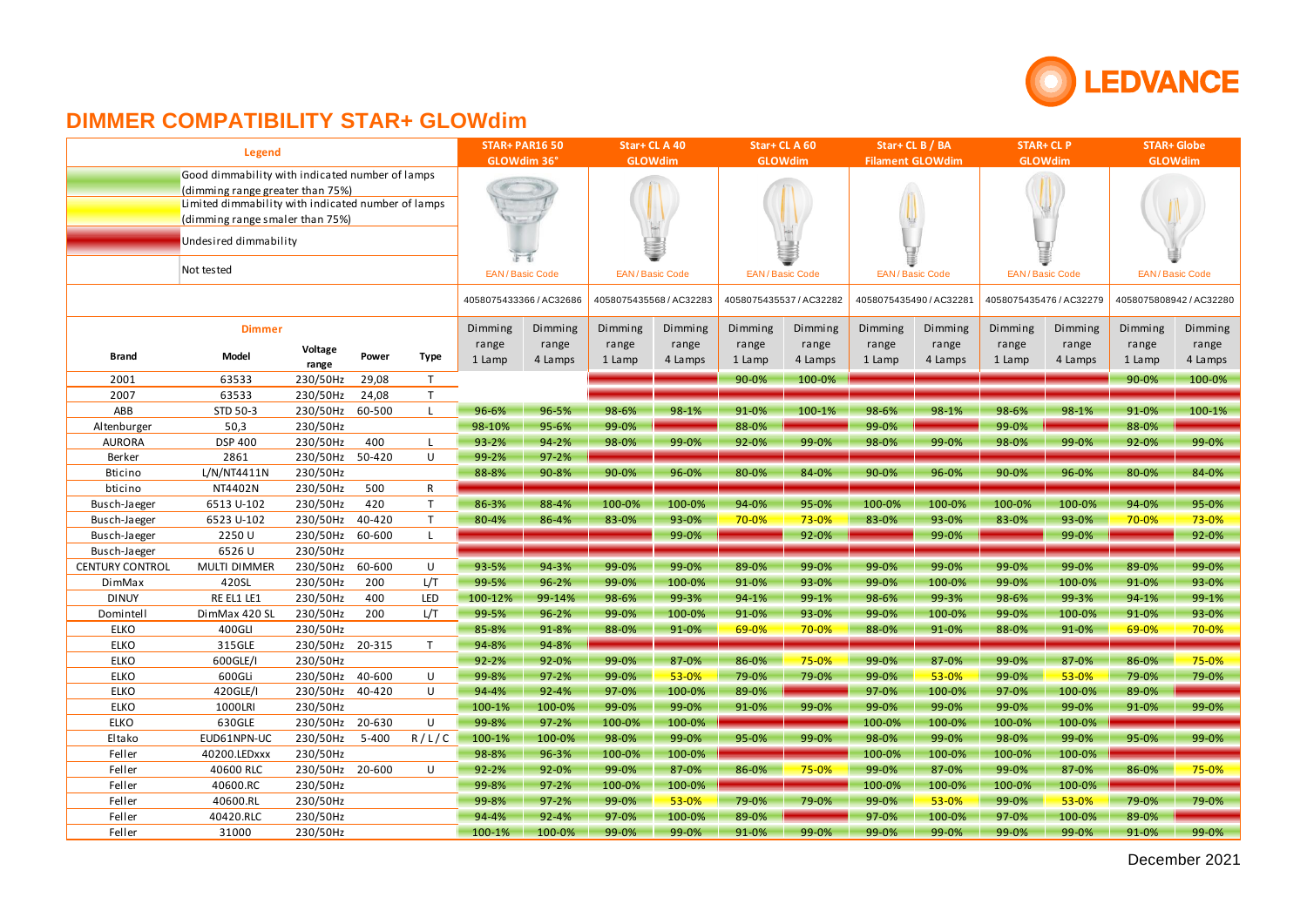

|                                                                                                                                                                              |                       | <b>STAR+ PAR16 50</b> |        | Star+CLA40     |                         | Star+CLA60            |           | Star+ CL B / BA         |         | <b>STAR+ CL P</b>       |         | <b>STAR+ Globe</b>      |                         |         |                         |         |  |
|------------------------------------------------------------------------------------------------------------------------------------------------------------------------------|-----------------------|-----------------------|--------|----------------|-------------------------|-----------------------|-----------|-------------------------|---------|-------------------------|---------|-------------------------|-------------------------|---------|-------------------------|---------|--|
|                                                                                                                                                                              | <b>Legend</b>         | GLOWdim 36°           |        | <b>GLOWdim</b> |                         | <b>GLOWdim</b>        |           | <b>Filament GLOWdim</b> |         | <b>GLOWdim</b>          |         | <b>GLOWdim</b>          |                         |         |                         |         |  |
| Good dimmability with indicated number of lamps<br>(dimming range greater than 75%)<br>Limited dimmability with indicated number of lamps<br>(dimming range smaler than 75%) |                       |                       |        |                |                         |                       |           |                         |         |                         |         |                         |                         |         |                         |         |  |
|                                                                                                                                                                              | Undesired dimmability |                       |        |                |                         |                       |           |                         |         |                         |         |                         |                         |         |                         |         |  |
| Not tested                                                                                                                                                                   |                       |                       |        |                |                         | <b>EAN/Basic Code</b> |           | <b>EAN/Basic Code</b>   |         | <b>EAN/Basic Code</b>   |         | <b>EAN/Basic Code</b>   | <b>EAN/Basic Code</b>   |         | <b>EAN/Basic Code</b>   |         |  |
|                                                                                                                                                                              |                       |                       |        |                | 4058075433366 / AC32686 |                       |           | 4058075435568 / AC32283 |         | 4058075435537 / AC32282 |         | 4058075435490 / AC32281 | 4058075435476 / AC32279 |         | 4058075808942 / AC32280 |         |  |
|                                                                                                                                                                              | <b>Dimmer</b>         |                       |        |                | Dimming                 | Dimming               | Dimming   | Dimming                 | Dimming | Dimming                 | Dimming | Dimming                 | Dimming                 | Dimming | Dimming                 | Dimming |  |
|                                                                                                                                                                              |                       | Voltage               | Power  |                | range                   | range                 | range     | range                   | range   | range                   | range   | range                   | range                   | range   | range                   | range   |  |
| <b>Brand</b>                                                                                                                                                                 | Model                 | range                 |        | Type           | 1 Lamp                  | 4 Lamps               | 1 Lamp    | 4 Lamps                 | 1 Lamp  | 4 Lamps                 | 1 Lamp  | 4 Lamps                 | 1 Lamp                  | 4 Lamps | 1 Lamp                  | 4 Lamps |  |
| Gira                                                                                                                                                                         | 226200                | 230/50Hz              |        |                | 92-10%                  | 92-10%                | $90 - 2%$ | 96-0%                   | 80-0%   | 84-0%                   | 90-2%   | 96-0%                   | 90-2%                   | 96-0%   | 80-0%                   | 84-0%   |  |
| Gira                                                                                                                                                                         | 030700                | 230/50Hz 20-525       |        | T              | 95-12%                  | 96-11%                | 100-0%    | 100-0%                  | 94-0%   | 95-0%                   | 100-0%  | 100-0%                  | 100-0%                  | 100-0%  | 94-0%                   | 95-0%   |  |
| Gira                                                                                                                                                                         | 117600                | 230/50Hz 50-420       |        | U              | 99-2%                   | 97-0%                 |           |                         |         |                         |         |                         |                         |         |                         |         |  |
| Gira                                                                                                                                                                         | 217400                | 230/50Hz 4X20-250     |        | KNX-U          | 96-3%                   | 95-3%                 |           | 99-23%                  | 94-0%   | 99-19%                  |         | 99-23%                  |                         | 99-23%  | 94-0%                   | 99-19%  |  |
| Hager                                                                                                                                                                        | WUD87                 | 230/50Hz              | 400    | LED-U          | 96-3%                   | 93-3%                 | 99-0%     | 87-0%                   | 89-0%   |                         | 99-0%   | 87-0%                   | 99-0%                   | 87-0%   | 89-0%                   |         |  |
| Hamilton                                                                                                                                                                     | KP1X40                | 230/50Hz              | 400    |                | 86-3%                   | $87 - 1%$             |           |                         | 93-0%   |                         |         |                         |                         |         | 93-0%                   |         |  |
| Hugo Müller                                                                                                                                                                  | paladin 872110 led    | 230/50Hz              |        |                | 100-12%                 | 99-14%                | 98-6%     | 99-3%                   | 94-1%   | 99-1%                   | 98-6%   | 99-3%                   | 98-6%                   | 99-3%   | 94-1%                   | 99-1%   |  |
| Jung                                                                                                                                                                         | 225 NVDE              | 230/50Hz              | 20-500 | L              | 92-10%                  | 92-10%                | 90-2%     | 96-0%                   | 80-0%   | 84-0%                   | 90-2%   | 96-0%                   | 90-2%                   | 96-0%   | 80-0%                   | 84-0%   |  |
| Jung                                                                                                                                                                         | 225 TDE               | 230/50Hz              |        |                | 95-12%                  | 96-11%                | 100-0%    | 100-0%                  | 94-0%   | 95-0%                   | 100-0%  | 100-0%                  | 100-0%                  | 100-0%  | 94-0%                   | 95-0%   |  |
| Jung                                                                                                                                                                         | 254 UDIE1             | 230/50Hz              |        |                | 99-2%                   | 97-0%                 |           |                         |         |                         |         |                         |                         |         |                         |         |  |
| Jung                                                                                                                                                                         | 1224 LEDUDE           | 230/50Hz              |        | <b>LED</b>     | 99-4%                   | 98-4%                 |           |                         |         |                         |         |                         |                         |         |                         |         |  |
| Jung                                                                                                                                                                         | 3904 REGHE            | 230/50Hz              |        |                | 96-3%                   | 95-3%                 |           | 99-23%                  | 94-0%   | 99-19%                  |         | 99-23%                  |                         | 99-23%  | 94-0%                   | 99-19%  |  |
| Legrand                                                                                                                                                                      | 665114                | 230/50Hz              | 400    | U              | 88-8%                   | 90-8%                 | 90-0%     | 96-0%                   | 80-0%   | 84-0%                   | 90-0%   | 96-0%                   | 90-0%                   | 96-0%   | 80-0%                   | 84-0%   |  |
| Legrand                                                                                                                                                                      | 574319/574339         | 230/50Hz              | 400    | U              | 88-8%                   | 90-8%                 | 90-0%     | 96-0%                   | 80-0%   | 84-0%                   | 90-0%   | 96-0%                   | 90-0%                   | 96-0%   | 80-0%                   | 84-0%   |  |
| Legrand                                                                                                                                                                      | 572239/572739         | 230/50Hz              | 400    | U              | 88-8%                   | 90-8%                 | 90-0%     | 96-0%                   | 80-0%   | 84-0%                   | 90-0%   | 96-0%                   | 90-0%                   | 96-0%   | 80-0%                   | 84-0%   |  |
| Legrand                                                                                                                                                                      | 078407/079207         | 230/50Hz              | 400    | U              | 88-8%                   | 90-8%                 | 90-0%     | 96-0%                   | 80-0%   | 84-0%                   | 90-0%   | 96-0%                   | 90-0%                   | 96-0%   | 80-0%                   | 84-0%   |  |
| Legrand                                                                                                                                                                      | 048869/048871         | 230/50Hz              | 400    | U              | 88-8%                   | 90-8%                 | 90-0%     | 96-0%                   | 80-0%   | 84-0%                   | 90-0%   | 96-0%                   | 90-0%                   | 96-0%   | 80-0%                   | 84-0%   |  |
| Legrand                                                                                                                                                                      | 067083/048869         | 230/50Hz              | 400    | U              | 88-8%                   | 90-8%                 | 90-0%     | 96-0%                   | 80-0%   | 84-0%                   | 90-0%   | 96-0%                   | 90-0%                   | 96-0%   | 80-0%                   | 84-0%   |  |
| Legrand                                                                                                                                                                      | 099314                | 230/50Hz              | 300    | <b>RL</b>      | 97-3%                   | 98-2%                 |           |                         |         |                         |         |                         |                         |         |                         |         |  |
| Legrand                                                                                                                                                                      | 770062                | 230/50Hz              | 400    | <b>RLC</b>     |                         |                       | 99-0%     | 99-0%                   | 83-0%   | 100-0%                  | 99-0%   | 99-0%                   | 99-0%                   | 99-0%   | 83-0%                   | 100-0%  |  |
| <b>MASTER</b>                                                                                                                                                                | DM-DGL                | 230/50Hz              | 1000   | U / LED        | 100-11%                 | 100-9%                |           |                         | 88-30%  | 99-43%                  |         |                         |                         |         | 88-30%                  | 99-43%  |  |
| <b>MASTER</b>                                                                                                                                                                | DM-2500               | 230/50Hz              | 2500   | U / LED        |                         |                       | 98-0%     | 99-0%                   | 91-0%   | 99-0%                   | 98-0%   | 99-0%                   | 98-0%                   | 99-0%   | 91-0%                   | 99-0%   |  |
| Merten                                                                                                                                                                       | MEG5136-0000          | 230/50Hz              |        |                | 94-8%                   | 94-8%                 |           |                         |         |                         |         |                         |                         |         |                         |         |  |
| Merten                                                                                                                                                                       | MEG5134-0000          | 230/50Hz              |        |                | 98-8%                   | 96-3%                 | 100-0%    | 100-0%                  |         |                         | 100-0%  | 100-0%                  | 100-0%                  | 100-0%  |                         |         |  |
| Merten                                                                                                                                                                       | MEG5139-0000          | 230/50Hz              |        |                | 92-2%                   | 92-0%                 | 99-0%     | 87-0%                   | 86-0%   | 75-0%                   | 99-0%   | 87-0%                   | 99-0%                   | 87-0%   | 86-0%                   | 75-0%   |  |
| Merten                                                                                                                                                                       | MEG5137-0000          | 230/50Hz              |        |                | 99-8%                   | $97 - 2%$             | 100-0%    | 100-0%                  |         |                         | 100-0%  | 100-0%                  | 100-0%                  | 100-0%  |                         |         |  |
| Merten                                                                                                                                                                       | MEG5133-0000          | 230/50Hz              |        |                | 99-8%                   | $97 - 2%$             | 99-0%     | 53-0%                   | 79-0%   | 79-0%                   | 99-0%   | 53-0%                   | 99-0%                   | 53-0%   | 79-0%                   | 79-0%   |  |
| Merten                                                                                                                                                                       | MEG5138-0000          | 230/50Hz              |        |                | 94-4%                   | 92-4%                 | 97-0%     | 100-0%                  | 89-0%   |                         | 97-0%   | 100-0%                  | 97-0%                   | 100-0%  | 89-0%                   |         |  |
| Merten                                                                                                                                                                       | MEG 5170-0300         | 230/50Hz              | 10-200 | U              |                         |                       | 100-0%    |                         | 90-0%   |                         | 100-0%  |                         | 100-0%                  |         | 90-0%                   |         |  |
| Merten                                                                                                                                                                       | MEG 5131              | 230/50Hz 40-400       |        | $\mathsf{L}$   | 93-2%                   | 93-4%                 | 100-0%    | 86-0%                   | 69-0%   | 75-0%                   | 100-0%  | 86-0%                   | 100-0%                  | 86-0%   | 69-0%                   | 75-0%   |  |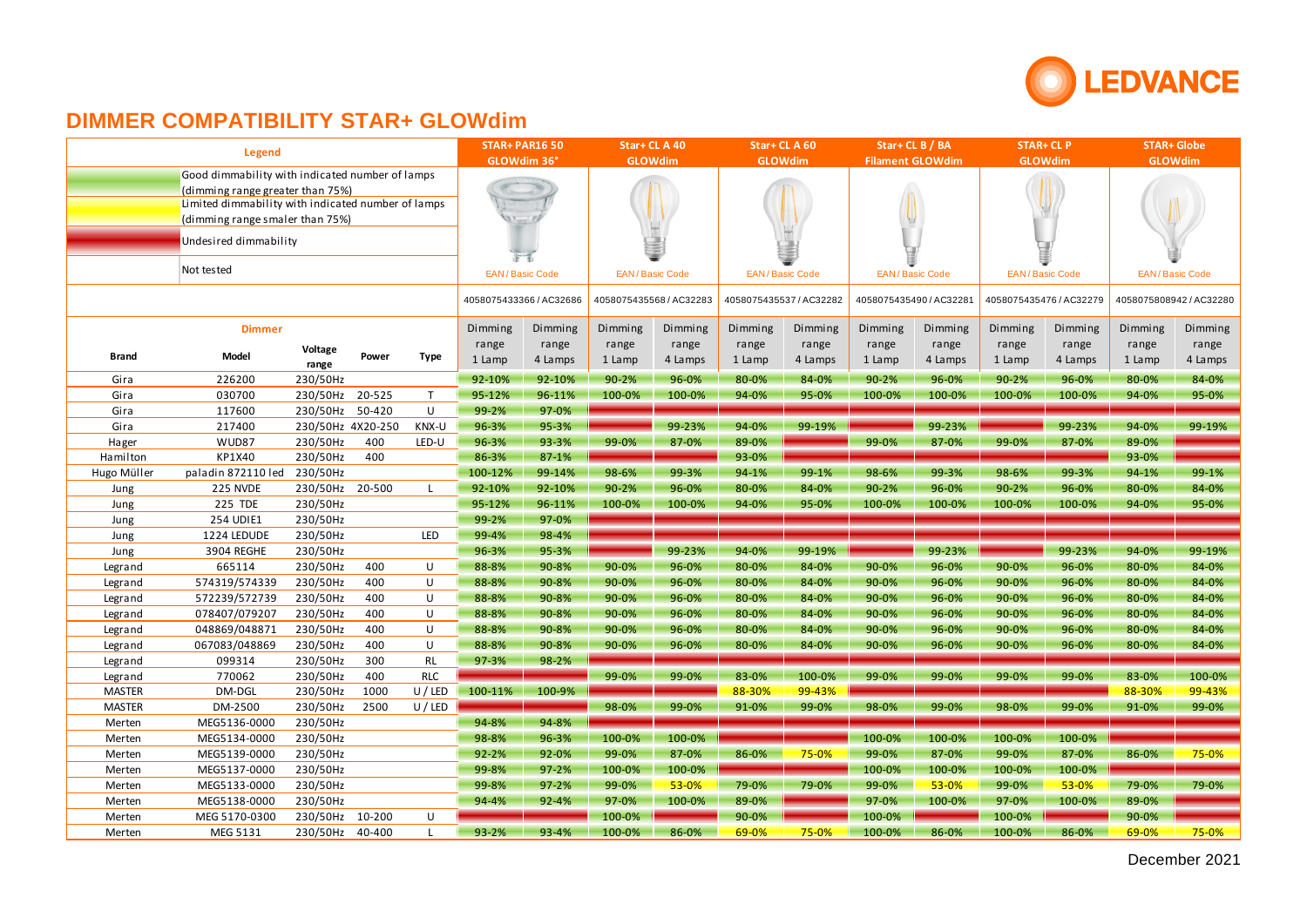

|                                                    | <b>Legend</b>                                   |                  |           |                | <b>STAR+ PAR16 50</b> |                         | Star+CLA40 |                         | Star+CLA60 |                         | Star+CLB/BA |                         | <b>STAR+ CL P</b>       |                       | <b>STAR+ Globe</b>      |         |  |
|----------------------------------------------------|-------------------------------------------------|------------------|-----------|----------------|-----------------------|-------------------------|------------|-------------------------|------------|-------------------------|-------------|-------------------------|-------------------------|-----------------------|-------------------------|---------|--|
|                                                    |                                                 | GLOWdim 36°      |           | <b>GLOWdim</b> |                       | <b>GLOWdim</b>          |            | <b>Filament GLOWdim</b> |            | <b>GLOWdim</b>          |             | <b>GLOWdim</b>          |                         |                       |                         |         |  |
|                                                    | Good dimmability with indicated number of lamps |                  |           |                |                       |                         |            |                         |            |                         |             |                         |                         |                       |                         |         |  |
| (dimming range greater than 75%)                   |                                                 |                  |           |                |                       |                         |            |                         |            |                         |             |                         |                         |                       |                         |         |  |
| Limited dimmability with indicated number of lamps |                                                 |                  |           |                |                       |                         |            |                         |            |                         |             |                         |                         |                       |                         |         |  |
|                                                    | (dimming range smaler than 75%)                 |                  |           |                |                       |                         |            |                         |            |                         |             |                         |                         |                       |                         |         |  |
|                                                    | Undesired dimmability                           |                  |           |                |                       |                         |            |                         |            |                         |             |                         |                         |                       |                         |         |  |
|                                                    |                                                 |                  |           |                |                       | 定置                      |            |                         |            |                         |             |                         |                         |                       |                         |         |  |
|                                                    | Not tested                                      |                  |           |                | EAN/Basic Code        |                         |            | <b>EAN/Basic Code</b>   |            | <b>EAN/Basic Code</b>   |             | <b>EAN/Basic Code</b>   |                         | <b>EAN/Basic Code</b> | <b>EAN/Basic Code</b>   |         |  |
|                                                    |                                                 |                  |           |                |                       |                         |            |                         |            |                         |             |                         |                         |                       |                         |         |  |
|                                                    |                                                 |                  |           |                |                       | 4058075433366 / AC32686 |            | 4058075435568/AC32283   |            | 4058075435537 / AC32282 |             | 4058075435490 / AC32281 | 4058075435476 / AC32279 |                       | 4058075808942 / AC32280 |         |  |
|                                                    | <b>Dimmer</b>                                   |                  |           |                | Dimming               | Dimming                 | Dimming    | Dimming                 | Dimming    | Dimming                 | Dimming     | Dimming                 | Dimming                 | Dimming               | Dimming                 | Dimming |  |
|                                                    |                                                 |                  |           |                | range                 | range                   | range      | range                   | range      | range                   | range       | range                   | range                   | range                 | range                   | range   |  |
| Brand                                              | Model                                           | Voltage<br>range | Power     | <b>Type</b>    | 1 Lamp                | 4 Lamps                 | 1 Lamp     | 4 Lamps                 | 1 Lamp     | 4 Lamps                 | 1 Lamp      | 4 Lamps                 | 1 Lamp                  | 4 Lamps               | 1 Lamp                  | 4 Lamps |  |
| Merten                                             | MEG 5132                                        | 230/50Hz         |           |                | 93-2%                 | 93-4%                   | 100-0%     | 86-0%                   | 69-0%      | 75-0%                   | 100-0%      | 86-0%                   | 100-0%                  | 86-0%                 | 69-0%                   | 75-0%   |  |
| Merten                                             | MEG 5140                                        | 230/50Hz         | $9 - 100$ | L              | 90-5%                 | 91-5%                   | 98-0%      | 93-0%                   | 67-0%      | 79-0%                   | 98-0%       | 93-0%                   | 98-0%                   | 93-0%                 | 67-0%                   | 79-0%   |  |
| Merten                                             | MEG 5135                                        | 230/50Hz         | 60-1000   | L.             | 100-1%                | 100-0%                  | 99-0%      | 99-0%                   | 91-0%      | 99-0%                   | 99-0%       | 99-0%                   | 99-0%                   | 99-0%                 | 91-0%                   | 99-0%   |  |
| МK                                                 | K4501                                           | 230/50Hz         | 180       | L              | 92-5%                 | 93-2%                   | 99-0%      | 100-0%                  | 95-0%      | 100-0%                  | 99-0%       | 100-0%                  | 99-0%                   | 100-0%                | 95-0%                   | 100-0%  |  |
| <b>NEXUS</b>                                       | 881P-01                                         | 230/50Hz         | 400       | L              | 93-2%                 | $97-1%$                 | 99-0%      | 98-0%                   | 83-0%      | 96-0%                   | 99-0%       | 98-0%                   | 99-0%                   | 98-0%                 | 83-0%                   | 96-0%   |  |
| <b>NIKO</b>                                        | 310-01900                                       | 230/50Hz         | $5 - 200$ | U              | 100-2%                | 100-2%                  | 100-0%     | 100-0%                  | 94-0%      | 100-0%                  | 100-0%      | 100-0%                  | 100-0%                  | 100-0%                | 94-0%                   | 100-0%  |  |
| <b>NIKO</b>                                        | 330-00700                                       | 230/50Hz         | $5 - 200$ | U              | 100-6%                | 100-5%                  | 100-9%     | 100-5%                  | 94-1%      | 100-2%                  | 100-9%      | 100-5%                  | 100-9%                  | 100-5%                | 94-1%                   | 100-2%  |  |
| Odace                                              | S520512                                         | 230/50Hz         |           |                | 98-8%                 | 96-3%                   | 100-0%     | 100-0%                  |            |                         | 100-0%      | 100-0%                  | 100-0%                  | 100-0%                |                         |         |  |
| Odace                                              | S520511                                         | 230/50Hz         |           |                | 99-8%                 | $97 - 2%$               | 99-0%      | 53-0%                   | 79-0%      | 79-0%                   | 99-0%       | 53-0%                   | 99-0%                   | 53-0%                 | 79-0%                   | 79-0%   |  |
| Odace                                              | S520515                                         | 230/50Hz         |           |                | 94-4%                 | $92 - 4%$               | 97-0%      | 100-0%                  | 89-0%      |                         | 97-0%       | 100-0%                  | 97-0%                   | 100-0%                | 89-0%                   |         |  |
| Odace                                              | S520518                                         | 230/50Hz         |           |                | 90-5%                 | 91-5%                   | 98-0%      | 93-0%                   | 67-0%      | 79-0%                   | 98-0%       | 93-0%                   | 98-0%                   | 93-0%                 | 67-0%                   | 79-0%   |  |
| Osram                                              | HTi DALI 315 DIM                                | 230/50Hz 20-315  |           | DALI-T         |                       |                         | 99-0%      | 99-0%                   | 94-0%      | 95-0%                   | 99-0%       | 99-0%                   | 99-0%                   | 99-0%                 | 94-0%                   | 95-0%   |  |
| PEHA                                               | 435 HAN                                         | 230/50Hz         | 60-600    | L.             | 90-7%                 | 91-5%                   | 84-0%      | 91-0%                   | 66-0%      | 78-0%                   | 84-0%       | 91-0%                   | 84-0%                   | 91-0%                 | 66-0%                   | 78-0%   |  |
| Schneider                                          | 400GLI                                          | 230/50Hz         | 40-400    | T.             | 85-8%                 | 91-8%                   | 88-0%      | 91-0%                   | 69-0%      | 70-0%                   | 88-0%       | 91-0%                   | 88-0%                   | 91-0%                 | 69-0%                   | 70-0%   |  |
| Schneider                                          | SBD315RC                                        | 230/50Hz         |           |                | 94-8%                 | 94-8%                   |            |                         |            |                         |             |                         |                         |                       |                         |         |  |
| Schneider                                          | SBD200LED                                       | 230/50Hz         | 400       |                | 98-8%                 | 96-3%                   | 100-0%     | 100-0%                  |            |                         | 100-0%      | 100-0%                  | 100-0%                  | 100-0%                |                         |         |  |
| Schneider                                          | SBD600RCRL                                      | 230/50Hz         |           |                | $92 - 2%$             | 92-0%                   | 99-0%      | 87-0%                   | 86-0%      | 75-0%                   | 99-0%       | 87-0%                   | 99-0%                   | 87-0%                 | 86-0%                   | 75-0%   |  |
| Schneider                                          | SBD630RC                                        | 230/50Hz         |           |                | 99-8%                 | $97 - 2%$               | 100-0%     | 100-0%                  |            |                         | 100-0%      | 100-0%                  | 100-0%                  | 100-0%                |                         |         |  |
| Schneider                                          | SBD600RL                                        | 230/50Hz         |           |                | 99-8%                 | $97 - 2%$               | 99-0%      | 53-0%                   | 79-0%      | 79-0%                   | 99-0%       | 53-0%                   | 99-0%                   | 53-0%                 | 79-0%                   | 79-0%   |  |
| Schneider                                          | SBD420RCRL                                      | 230/50Hz         |           |                | 94-4%                 | 92-4%                   | 97-0%      | 100-0%                  | 89-0%      |                         | 97-0%       | 100-0%                  | 97-0%                   | 100-0%                | 89-0%                   |         |  |
| Schneider                                          | 5170                                            | 230/50Hz         |           |                |                       |                         | 100-0%     |                         | 90-0%      |                         | 100-0%      |                         | 100-0%                  |                       | 90-0%                   |         |  |
| Schneider                                          | SBD400RL                                        | 230/50Hz         |           |                | $93 - 2%$             | 93-4%                   | 100-0%     | 86-0%                   | 69-0%      | 75-0%                   | 100-0%      | 86-0%                   | 100-0%                  | 86-0%                 | 69-0%                   | 75-0%   |  |
| Schneider                                          | SBDSPL                                          | 230/50Hz         |           |                | 90-5%                 | 91-5%                   | 98-0%      | 93-0%                   | 67-0%      | 79-0%                   | 98-0%       | 93-0%                   | 98-0%                   | 93-0%                 | 67-0%                   | 79-0%   |  |
| Schneider                                          | ATTD1000RL                                      | 230/50Hz         |           |                | 100-1%                | 100-0%                  | 99-0%      | 99-0%                   | 91-0%      | 99-0%                   | 99-0%       | 99-0%                   | 99-0%                   | 99-0%                 | 91-0%                   | 99-0%   |  |
| Shuttle                                            | SDIM-T-LED-500W                                 | 230/50Hz         | $2 - 500$ | T & LED-T      | 96-9%                 | 93-10%                  | 99-0%      | 99-0%                   | 89-0%      | 99-0%                   | 99-0%       | 99-0%                   | 99-0%                   | 99-0%                 | 89-0%                   | 99-0%   |  |
| Siemens                                            | 5TC8 284                                        | 230/50Hz         | 20-525    | T              | 92-14%                | 92-13%                  | $74 - 2%$  | 66-0%                   | 64-0%      | 58-0%                   | $74 - 2%$   | 66-0%                   | 74-2%                   | 66-0%                 | 64-0%                   | 58-0%   |  |
| Siemens                                            | 5WG1-527-1AB31                                  | 230/50Hz         | 20-500    | KNX-U          | 97-11%                | 95-3%                   |            |                         |            |                         |             |                         |                         |                       |                         |         |  |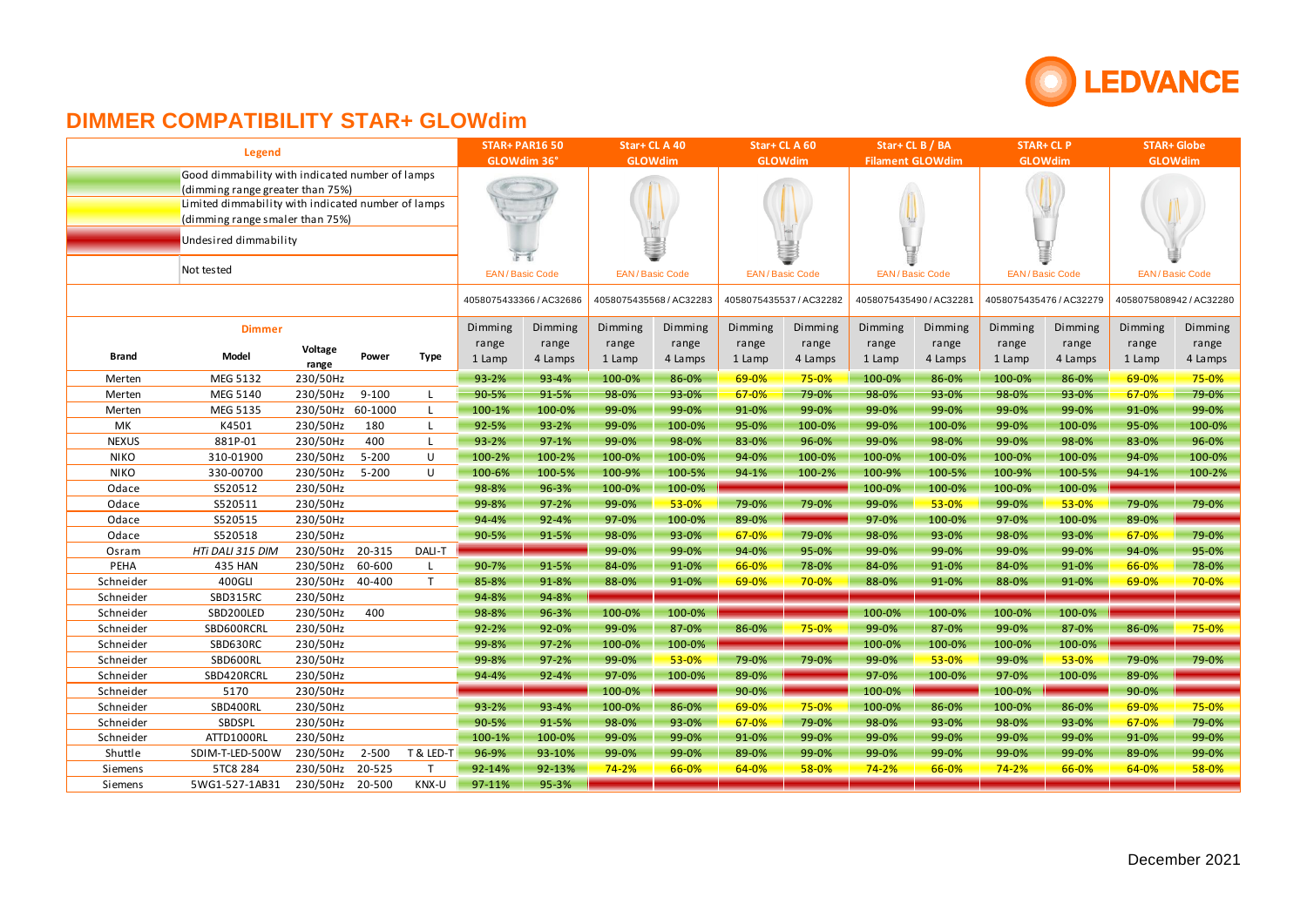

|               | Legend                                                                                                                                                                                                              | <b>STAR+ PAR16 50</b><br>GLOWdim 36° |                       | Star+ CL A 40<br><b>GLOWdim</b> |                 | Star+CLA60<br><b>GLOWdim</b> |                 | Star+CLB/BA<br><b>Filament GLOWdim</b> |                 | <b>STAR+ CL P</b><br><b>GLOWdim</b> |                 | <b>STAR+ Globe</b><br><b>GLOWdim</b> |                 |                         |                 |                         |
|---------------|---------------------------------------------------------------------------------------------------------------------------------------------------------------------------------------------------------------------|--------------------------------------|-----------------------|---------------------------------|-----------------|------------------------------|-----------------|----------------------------------------|-----------------|-------------------------------------|-----------------|--------------------------------------|-----------------|-------------------------|-----------------|-------------------------|
|               | Good dimmability with indicated number of lamps<br>(dimming range greater than 75%)<br>Limited dimmability with indicated number of lamps<br>(dimming range smaler than 75%)<br>Undesired dimmability<br>Not tested | 上下                                   | <b>EAN/Basic Code</b> | <b>EAN/Basic Code</b>           |                 | Ξ<br><b>EAN/Basic Code</b>   |                 | <b>EAN/Basic Code</b>                  |                 | <b>EAN/Basic Code</b>               |                 | <b>EAN/Basic Code</b>                |                 |                         |                 |                         |
|               |                                                                                                                                                                                                                     |                                      |                       |                                 |                 | 4058075433366 / AC32686      |                 | 4058075435568/AC32283                  |                 | 4058075435537 / AC32282             |                 | 4058075435490 / AC32281              |                 | 4058075435476 / AC32279 |                 | 4058075808942 / AC32280 |
| <b>Dimmer</b> |                                                                                                                                                                                                                     |                                      |                       |                                 | Dimming         | Dimming                      | Dimming         | Dimming                                | Dimming         | Dimming                             | Dimming         | Dimming                              | Dimming         | Dimming                 | Dimming         | Dimming                 |
| <b>Brand</b>  | Model                                                                                                                                                                                                               | Voltage<br>range                     | Power                 | <b>Type</b>                     | range<br>1 Lamp | range<br>4 Lamps             | range<br>1 Lamp | range<br>4 Lamps                       | range<br>1 Lamp | range<br>4 Lamps                    | range<br>1 Lamp | range<br>4 Lamps                     | range<br>1 Lamp | range<br>4 Lamps        | range<br>1 Lamp | range<br>4 Lamps        |
| theben        | DIMAX 544 plus P                                                                                                                                                                                                    | 230/50Hz                             | 250                   |                                 |                 |                              |                 |                                        |                 |                                     |                 |                                      |                 |                         |                 |                         |
| theben        | DIMAX 534 plus                                                                                                                                                                                                      | 230/50Hz                             | 400                   |                                 |                 |                              | 99-0%           | 99-0%                                  |                 |                                     | 99-0%           | 99-0%                                | 99-0%           | 99-0%                   |                 |                         |
| <b>VADSBO</b> | LD 220                                                                                                                                                                                                              | 230/50Hz                             | $1 - 200$             | U                               | $92 - 2%$       | 96-4%                        | 98-0%           | 98-0%                                  | 91-0%           | 99-0%                               | 98-0%           | 98-0%                                | 98-0%           | 98-0%                   | 91-0%           | 99-0%                   |
| VARILIGHT     | HQ3W                                                                                                                                                                                                                | 230/50Hz                             | 400                   |                                 | 96-4%           | $97-1%$                      |                 | 99-2%                                  | $92 - 1%$       | 99-1%                               |                 | 99-2%                                |                 | 99-2%                   | $92 - 1%$       | 99-1%                   |
| VARILIGHT     | JQP401W                                                                                                                                                                                                             | 230/50Hz                             | 400                   |                                 | 100-11%         | 98-10%                       |                 |                                        |                 |                                     |                 |                                      |                 |                         |                 |                         |
| Vimar         | 20135                                                                                                                                                                                                               | 230/50Hz                             | $3 - 100$             | U                               | 98-0%           | 98-0%                        | 100-0%          | 100-0%                                 | 95-0%           | 100-0%                              | 100-0%          | 100-0%                               | 100-0%          | 100-0%                  | 95-0%           | 100-0%                  |
| ZANO          | WH401                                                                                                                                                                                                               | 230/50Hz                             | 400                   |                                 | $97 - 2%$       | 97-3%                        |                 |                                        |                 |                                     |                 |                                      |                 |                         |                 |                         |
| ZANO          | <b>WH251</b>                                                                                                                                                                                                        | 230/50Hz                             | 250                   |                                 | 99-3%           | 99-1%                        |                 | 95-0%                                  |                 | 99-0%                               |                 | 95-0%                                |                 | 95-0%                   |                 | 99-0%                   |
| ZANO          | Z GRID 700                                                                                                                                                                                                          | 230/50Hz                             | 250                   | LED                             | $91 - 4%$       | 88-3%                        |                 |                                        |                 |                                     |                 |                                      |                 |                         |                 |                         |
| ZANO          | Z GRID 600                                                                                                                                                                                                          | 230/50Hz                             | 250                   |                                 |                 |                              | 99-0%           | 99-0%                                  | 88-0%           | 98-0%                               | 99-0%           | 99-0%                                | 99-0%           | 99-0%                   | 88-0%           | 98-0%                   |
| ZANO          | Z GRID 500                                                                                                                                                                                                          | 230/50Hz                             | 500                   |                                 | 96-3%           | 96-1%                        | 99-0%           | 97-0%                                  | 82-0%           | 96-0%                               | 99-0%           | 97-0%                                | 99-0%           | 97-0%                   | 82-0%           | 96-0%                   |